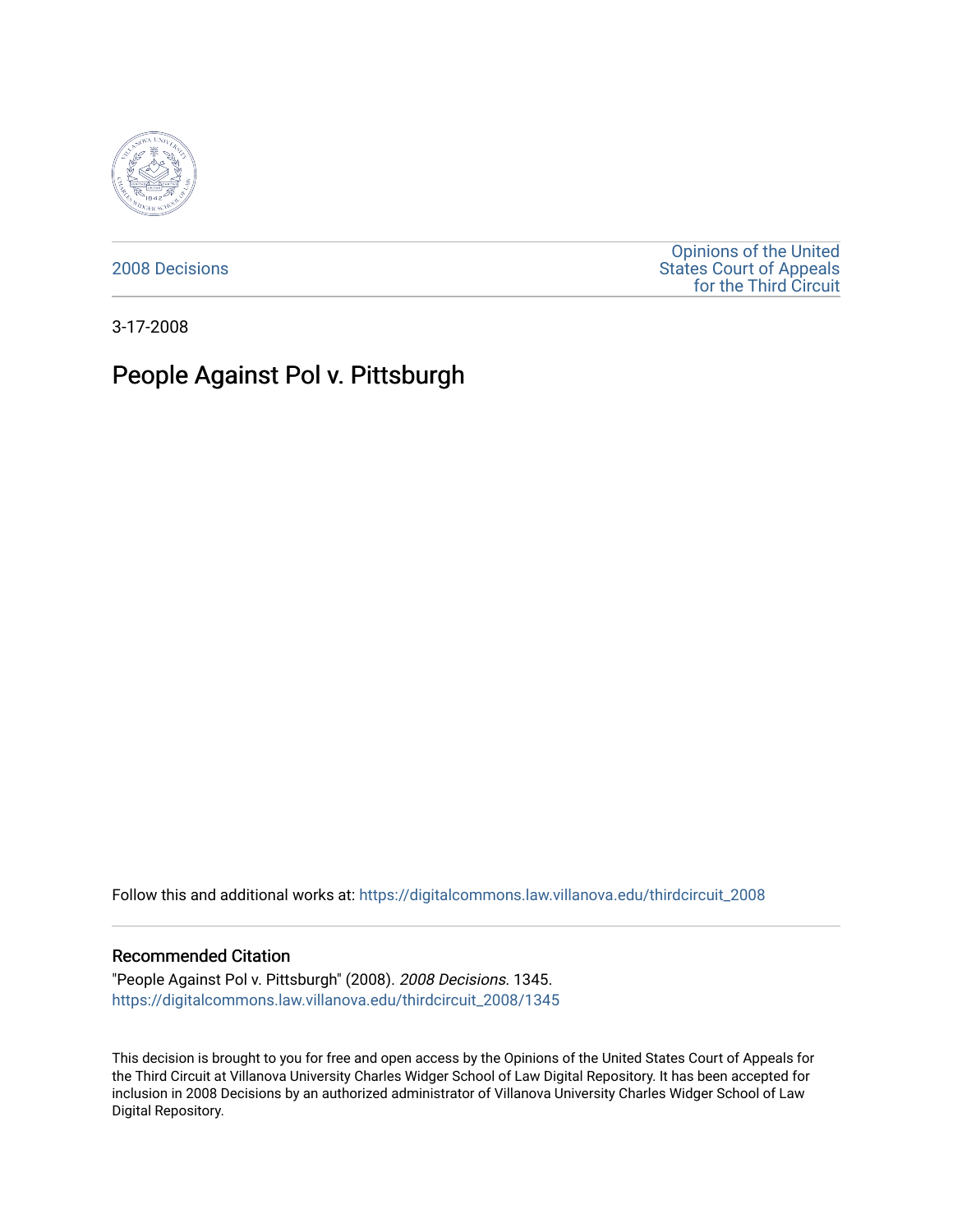#### PRECEDENTIAL

# IN THE UNITED STATES COURT OF APPEALS FOR THE THIRD CIRCUIT

 $\overline{a}$ 

 $\overline{a}$ 

NO. 06-4457

 PEOPLE AGAINST POLICE VIOLENCE; THOMAS MERTON CENTER; NATIONAL ASSOCIATION FOR THE ADVANCEMENT OF COLORED PEOPLE, Pittsburgh Branch

v.

CITY OF PITTSBURGH Appellant

 $\overline{a}$ 

 $\overline{a}$ 

On Appeal From the United States District Court For the Western District of Pennsylvania (D.C. Civil Action No. 03-cv-01649) District Judge: Hon. Joy F. Conti

Argued December 11, 2007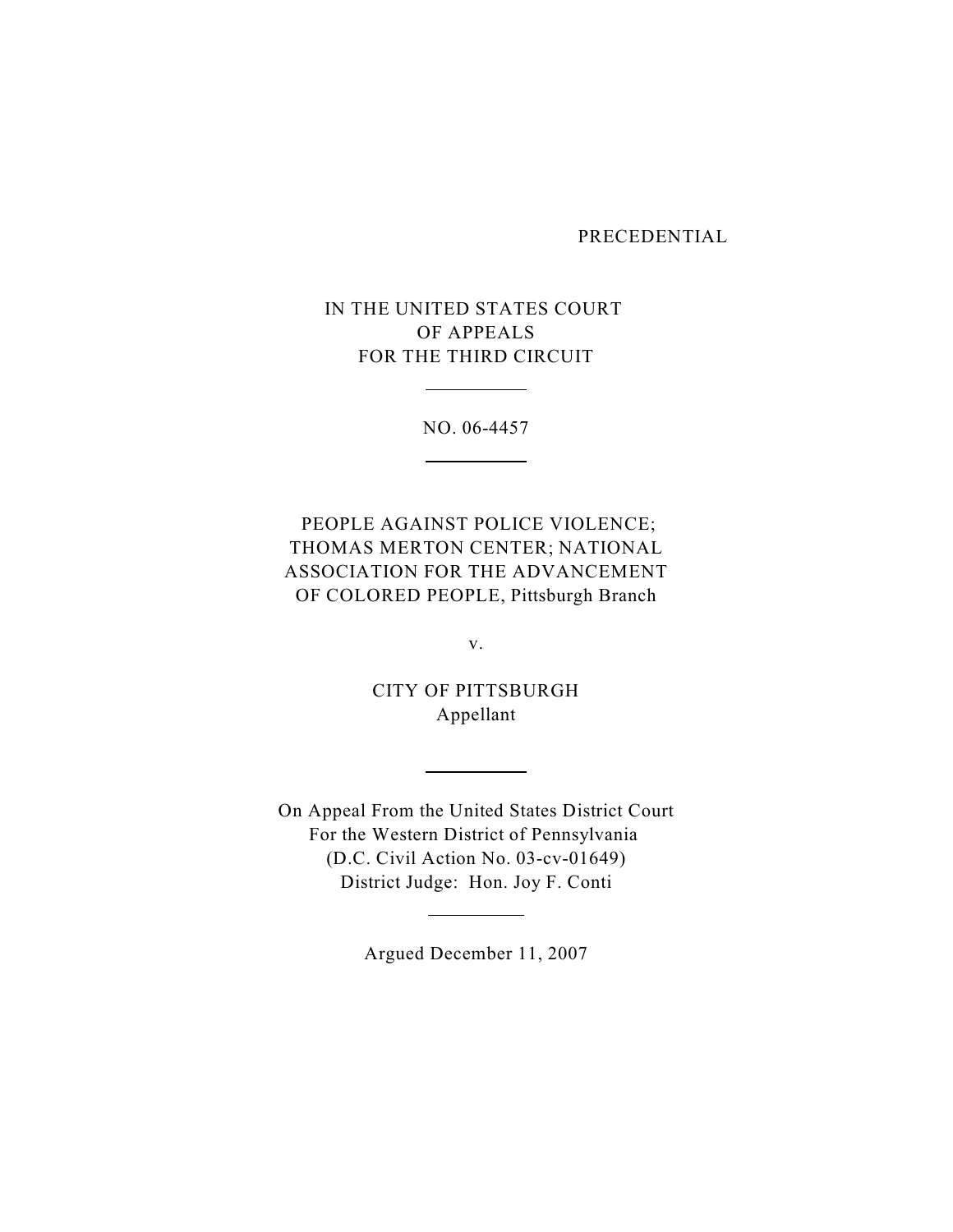## BEFORE: RENDELL and STAPLETON, *Circuit Judges*, and IRENAS,\* *District Judge*

(Opinion Filed March 17, 2008 )

 $\overline{a}$ 

Michael J. Healey Douglas B. McKechnie Healey & Hornack The Pennsylvanian - Suite C-2 1100 Liberty Avenue Pittsburgh, PA 15222

Witold J. Walczak (Argued) Sara H. Rise American Civil Liberties Foundation of Pennsylvania 313 Atwood Street Pittsburgh, PA 15213 Attorneys for Appellees

Yvonne S. Hilton (Argued) Diego Correa Michael E. Kennedy Assistant City Solicitor George R. Specter Acting City Solicitor City of Pittsburgh Department of Law 313 City-County Building 414 Grant Street Pittsburgh, PA 15219 Attorneys for Appellant

 $\overline{a}$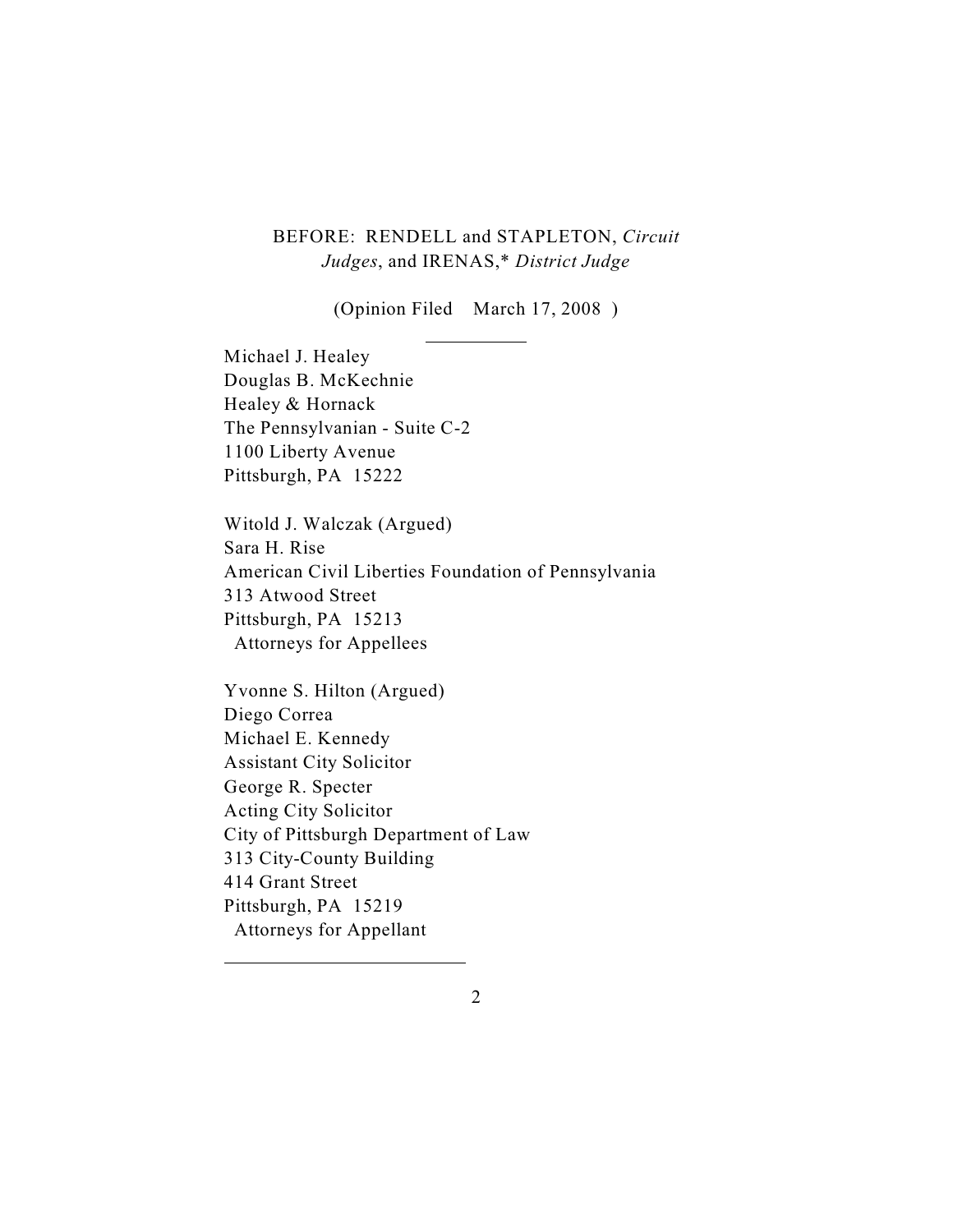\*Hon. Joseph Irenas, Senior District Judge for the District of New Jersey, sitting by designation.

#### OPINION OF THE COURT

 $\overline{a}$ 

 $\overline{a}$ 

STAPLETON, Circuit Judge:

In this appeal we review a District Court's order awarding attorneys' fees to plaintiffs pursuant to 42 U.S.C. § 1988(b). Plaintiffs brought this lawsuit to challenge the constitutionality of the City of Pittsburgh's ("City's") ordinance regulating expressive activities in public forums. Plaintiffs' complaint sought declaratory and permanent injunctive relief; plaintiffs also filed a motion for interim injunctive relief. The District Court granted plaintiffs' motion and issued a preliminary injunction which prohibited the City from enforcing the challenged ordinance and imposed temporary procedures to govern the issuance of permits for expressive activities in public spaces until the City passed a new ordinance. The District Court also directed the parties to meet and confer regarding the City's proposals to revise the ordinance and supervised that process as disputes arose. The Court lifted the preliminary injunction and closed the case only after the City passed a revised ordinance which, the parties agreed, corrected all of the alleged constitutional infirmities of the challenged ordinance.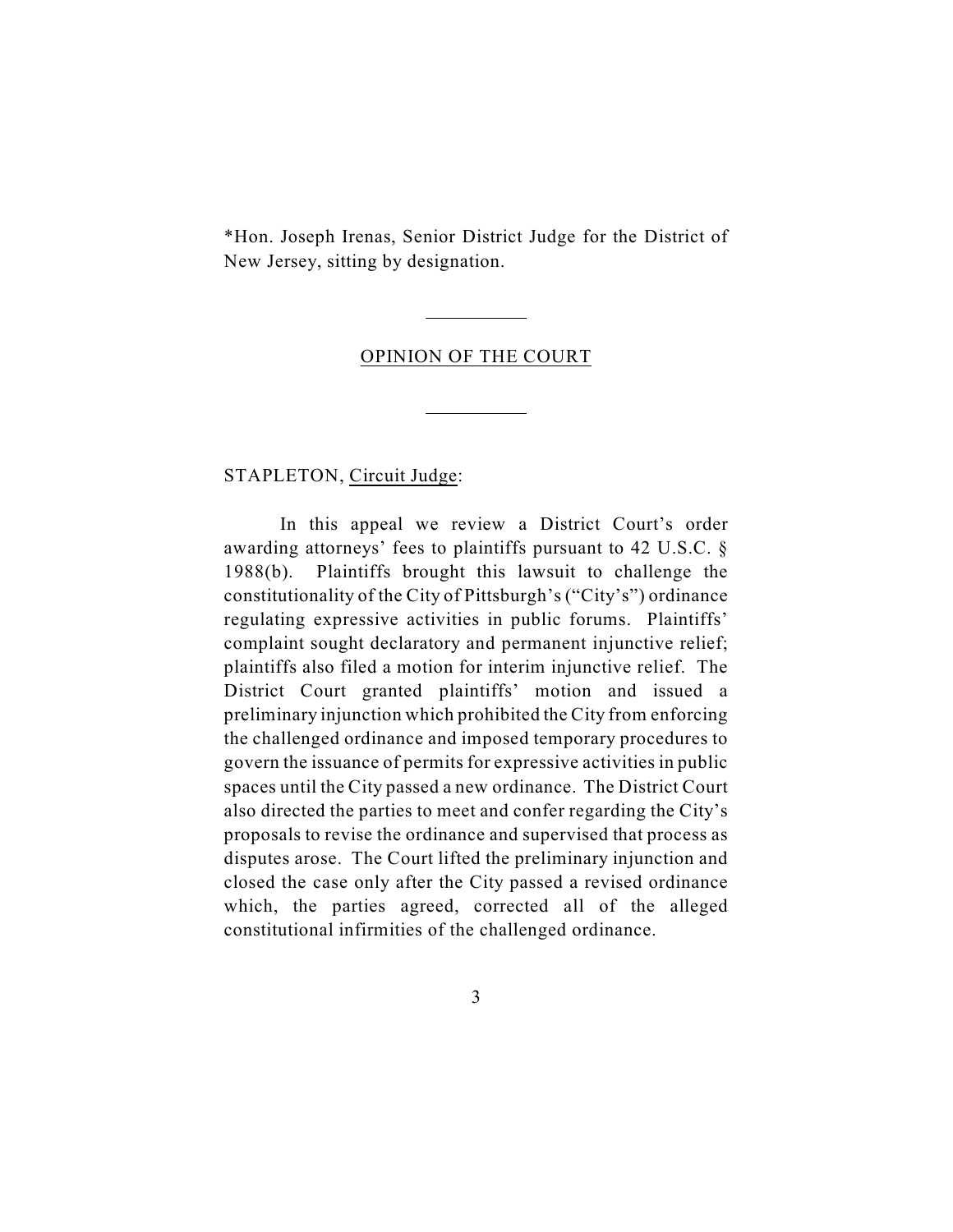Although several of our sister Courts of Appeals have confronted the question, this appeal requires us to determine for the first time whether 42 U.S.C. § 1988 allows a plaintiff to be the "prevailing party" when it achieves relief on the merits of its claims in the form of a preliminary injunction, but does not secure a final judgment in its favor. Under the circumstances of this case, we find that it does. Because we conclude that plaintiffs were the "prevailing party" in this litigation and that the District Court's fee award was reasonable, we will affirm the order of the District Court.

## **I.**

Plaintiffs People Against PoliceViolence ("PAPV"), Thomas Merton Center, and the National Association for the Advancement of Colored People, Pittsburgh Branch, filed a lawsuit under 42 U.S.C. § 1983 raising First Amendment challenges to Chapter 603 of the Pittsburgh City Code, Pittsburgh's ordinance regulating parades and crowds in public forums. Plaintiffs alleged that on October 3, 2003, PAPV requested a permit from the City of Pittsburgh for a parade to the Allegheny County Courthouse and a rally at the Courthouse, to be held on November 1, 2003. The City informed PAPV that it would grant the permit only on the condition that PAPV prepay costs for police protection. Plaintiffs brought this lawsuit on October 28, 2003 – four days prior to the planned event – because, they asserted, as of that date the City had yet to notify PAPV of the amount of the costs being assessed or to issue the requested permit. The complaint also alleged that PAPV is a small organization which could afford no more than a nominal fee.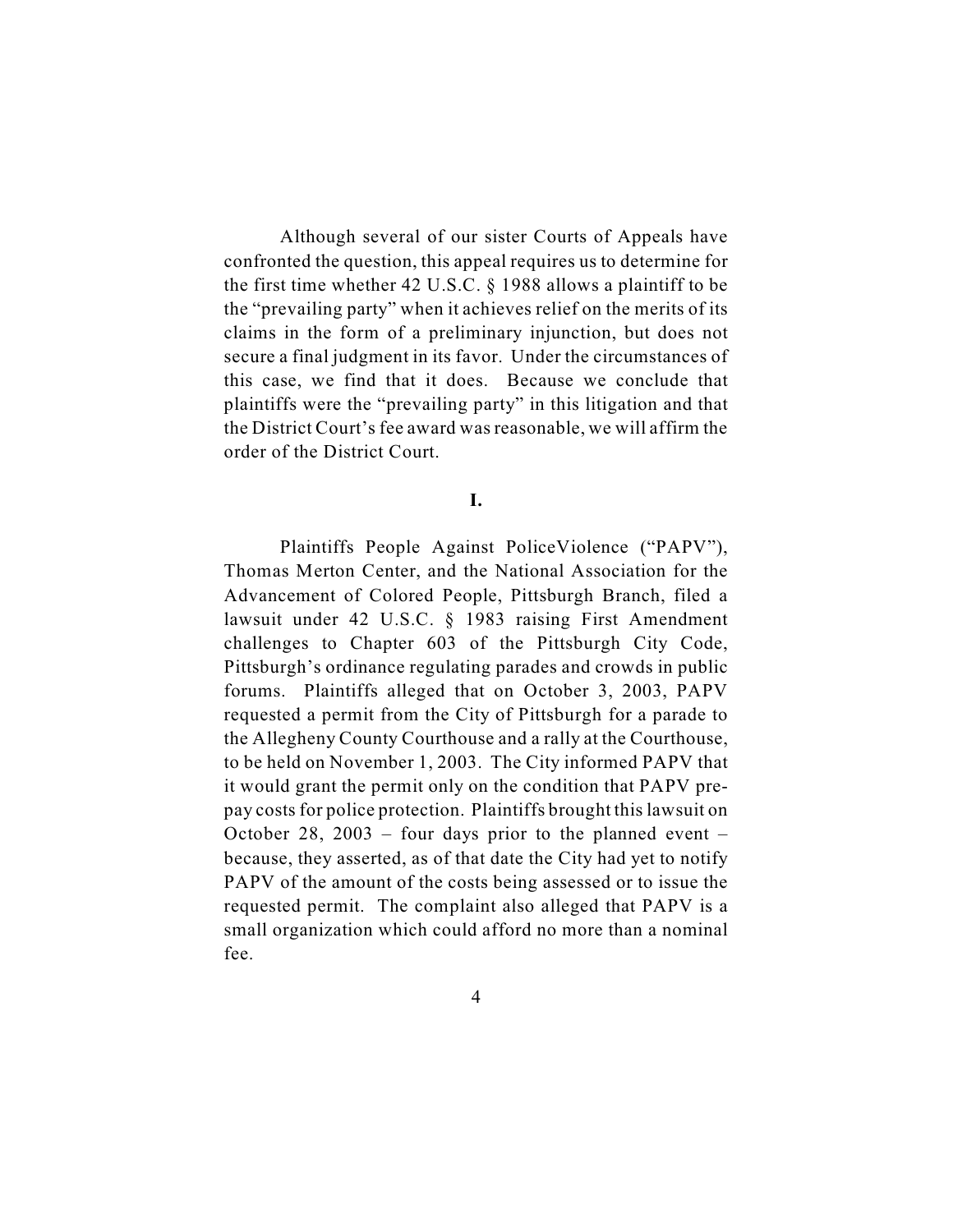Plaintiffs' complaint detailed the City's handling of PAPV's permit request and set forth a long history of prior alleged First Amendment abuses under Chapter 603. It alleged that the City's permitting procedures were unconstitutional, both facially and as-applied, in at least three ways: (1) they gave City officials excessive discretion regarding the use of public forums; (2) they imposed unconstitutional financial obligations on groups wishing to engage in expressive activities; and (3) they lacked sufficient procedural due process protections. The complaint also averred that plaintiffs intend to continue organizing and sponsoring marches and rallies in the future. Plaintiffs requested a declaration that Chapter 603 violated the Constitution, a declaration that the City's assessment of security costs to plaintiffs violated the Constitution, and a permanent injunction preventing the City from enforcing the ordinance and from charging event sponsors for security-related costs.<sup>1</sup> Plaintiffs also filed a motion for a temporary restraining order ("TRO") and/or preliminary injunction.

At the initial hearing before the District Court, held on October 31, 2003, the City represented that it was no longer enforcing Chapter 603 and that it would prepare a revised ordinance to replace it. The City also acknowledged, however, that it had not repealed Chapter 603 and that it had instituted no alternate procedures to govern the issuance of permits for public

<sup>&</sup>lt;sup>1</sup>The complaint also requested an award of plaintiffs' costs and attorneys' fees pursuant to 42 U.S.C. § 1988, and "such other relief as this Court may deem just and appropriate to protect plaintiffs' constitutional rights." App. at 20.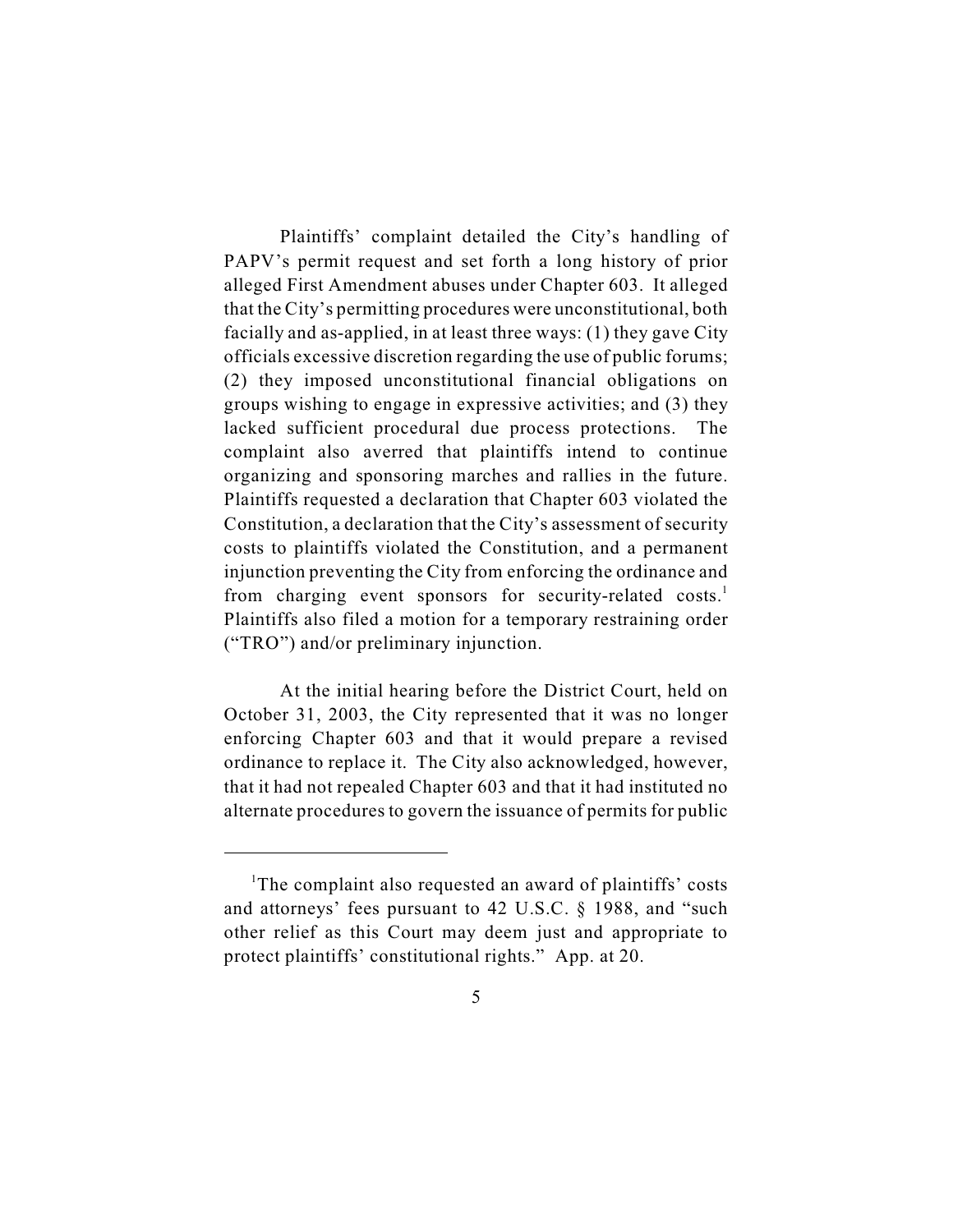expressive activities in the interim. The Court granted plaintiffs' motion for temporary injunctive relief, concluding that Chapter 603 "was facially unconstitutional under the First Amendment . . . as applied to the states through the due process clause of the Fourteenth Amendment." App. at 31. It also ruled that, if the City no longer enforced that ordinance, a permit regime devoid of any prescribed process would also be unconstitutional. The Court's TRO prohibited the City from enforcing Chapter 603, prohibited the City from assessing security-related costs to permit applicants, and imposed temporary procedures to govern the City's issuance of permits until the City passed a constitutionally adequate ordinance. The Court also directed the parties to meet and confer regarding the City's proposed revisions and ordered the City to submit its proposals to the Court.

The City submitted its initial proposal for a revised ordinance shortly thereafter. At a second hearing before the District Court, on November 25, 2003, the Court heard arguments regarding the proposal and, without ruling on the constitutionality of it, indicated that it found several aspects of the proposal constitutionally problematic and gave the City a "clear signal" that at least one aspect of it "would make [the ordinance] facially unconstitutional." App. at 90. The Court converted its TRO into a preliminary injunction and continued it otherwise unchanged. The Court also requested further briefings from the parties regarding particular aspects of the draft ordinance which the Court found troubling. The City took no appeal from the entry of the preliminary injunction.

The City presented a second draft of its revised ordinance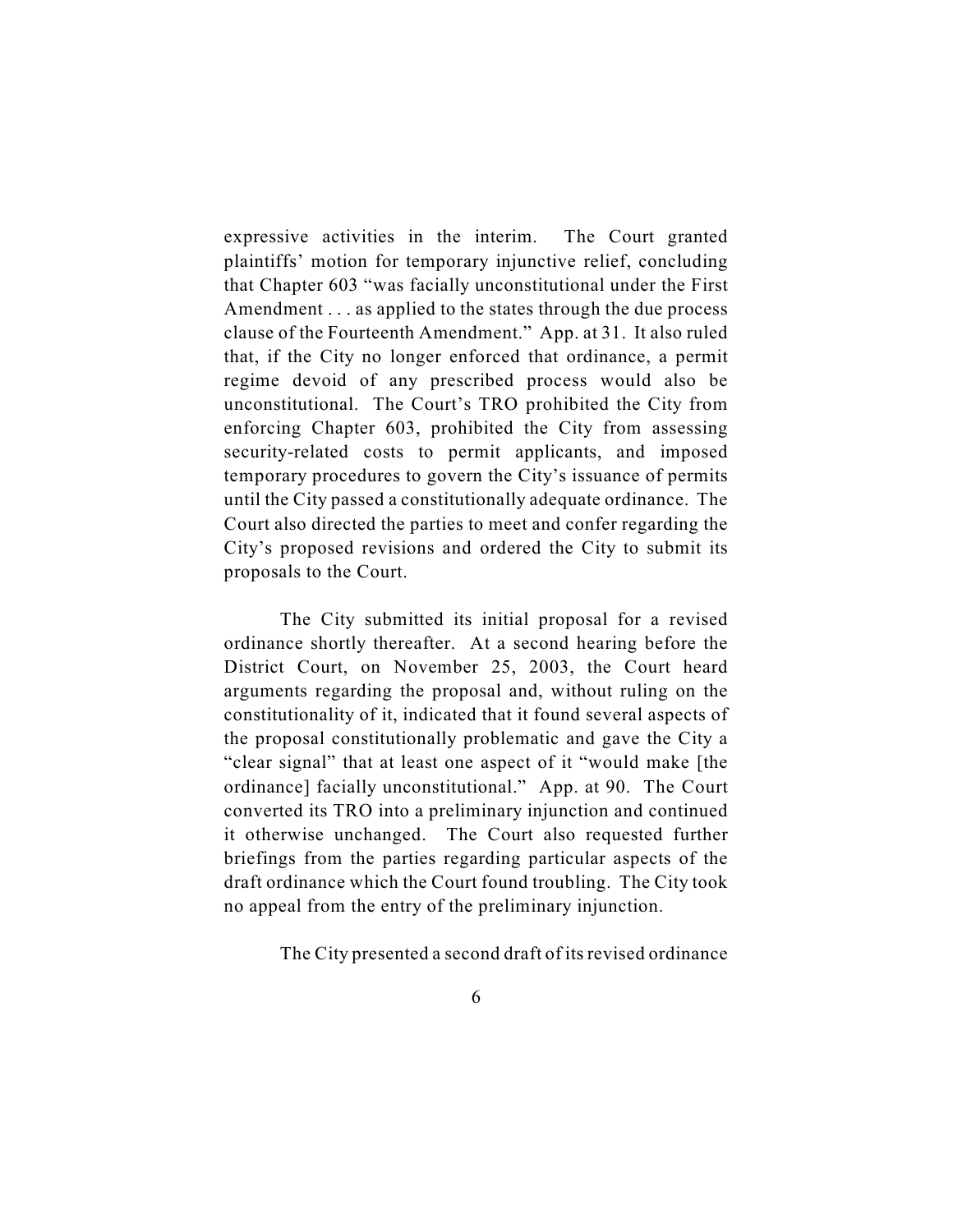to plaintiffs in December 2003. The City formally repealed Chapter 603 on February 24, 2004, and promptly filed a motion to lift the injunction and dismiss the lawsuit as moot.

At a third hearing held on February 27, 2004, the Court heard testimony and argument regarding the City's motion to dismiss and regarding the terms of the permitting procedures set forth in the preliminary injunction. The Court also entertained arguments by plaintiffs that the City's response to recent permit applications had violated the preliminary injunction, and that the City's second draft ordinance failed to address some of their core complaints regarding, for example, the City's assessment of fees and costs. The Court denied the City's motion to dismiss, finding that, because the City had merely repealed Chapter 603 but had yet to adopt any procedures to take its place, the action was not moot. The Court also indicated that the City had violated the injunction. After the Court denied the City's motion to dismiss, the City consented to the injunction, and the Court therefore continued the preliminary injunction in effect with certain modifications agreed to by the parties.

Following the February 2004 hearing, the District Court retained jurisdiction over the case, continued the injunction and supervised the parties' meet and confer process until the City enacted a new ordinance and implementing regulations which, the parties agreed, complied with the Constitution. That process proved to be a protracted one. The City presented further drafts of its revised ordinance which, plaintiffs argued, continued to include certain provisions which would violate the District Court's injunction and the Constitution. Although plaintiffs briefed and argued those contentions before the Court, the City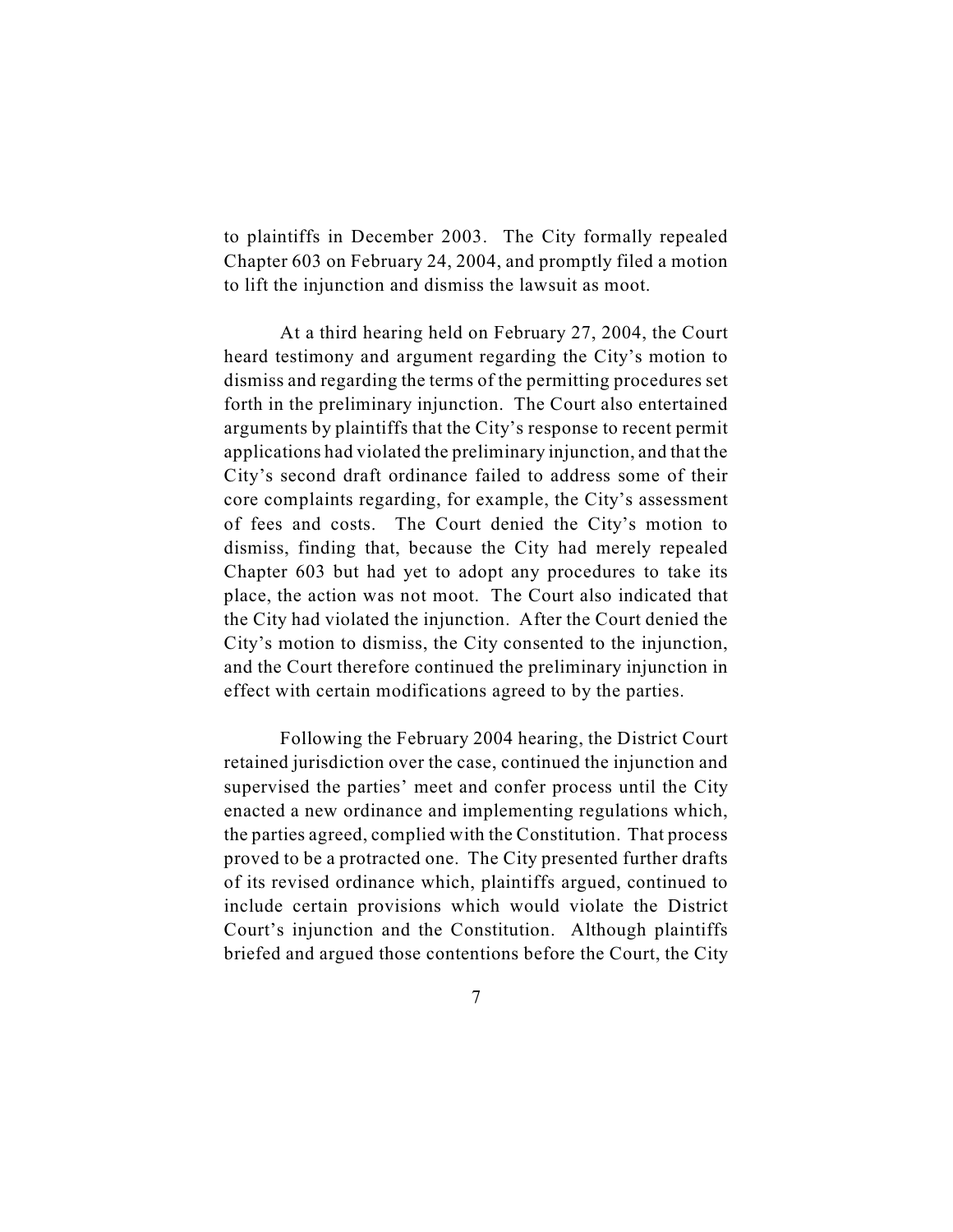never pressed the Court to reach a judgment on the merits of any of plaintiffs' claims; it eventually acceded to each. Ultimately, in early 2006, the City passed a new ordinance and implementing regulations which satisfied all of plaintiffs' concerns. At that point the Court lifted the injunction and closed the case with the agreement of the parties.

Thereafter, PAPV filed a motion for attorneys' fees under 42 U.S.C. § 1988. The Court concluded that plaintiffs were the "prevailing party" and ordered the City to pay attorneys' fees and costs totaling \$103,718.89. The City now appeals the Court's fee award.

## **II.**

The District Court had jurisdiction over this § 1983 action pursuant to 28 U.S.C. §§ 1331 and 1343. This Court has appellate jurisdiction pursuant to 28 U.S.C. § 1291 over the District Court's order awarding attorneys' fees to plaintiffs.

We exercise plenary review over legal issues relating to the appropriate standard under which to evaluate an application for attorneys' fees. *J.O. ex rel. C.O. v. Orange Twp. Bd. of Educ*., 287 F.3d 267, 271 (3d Cir. 2002). We review the reasonableness of the District Court's award of attorneys' fees for abuse of discretion. *City of Morris v. Nationalist Movement*, 273 F.3d 527, 535 (3d Cir. 2001).

#### **III.**

The City contends that the District Court erred when it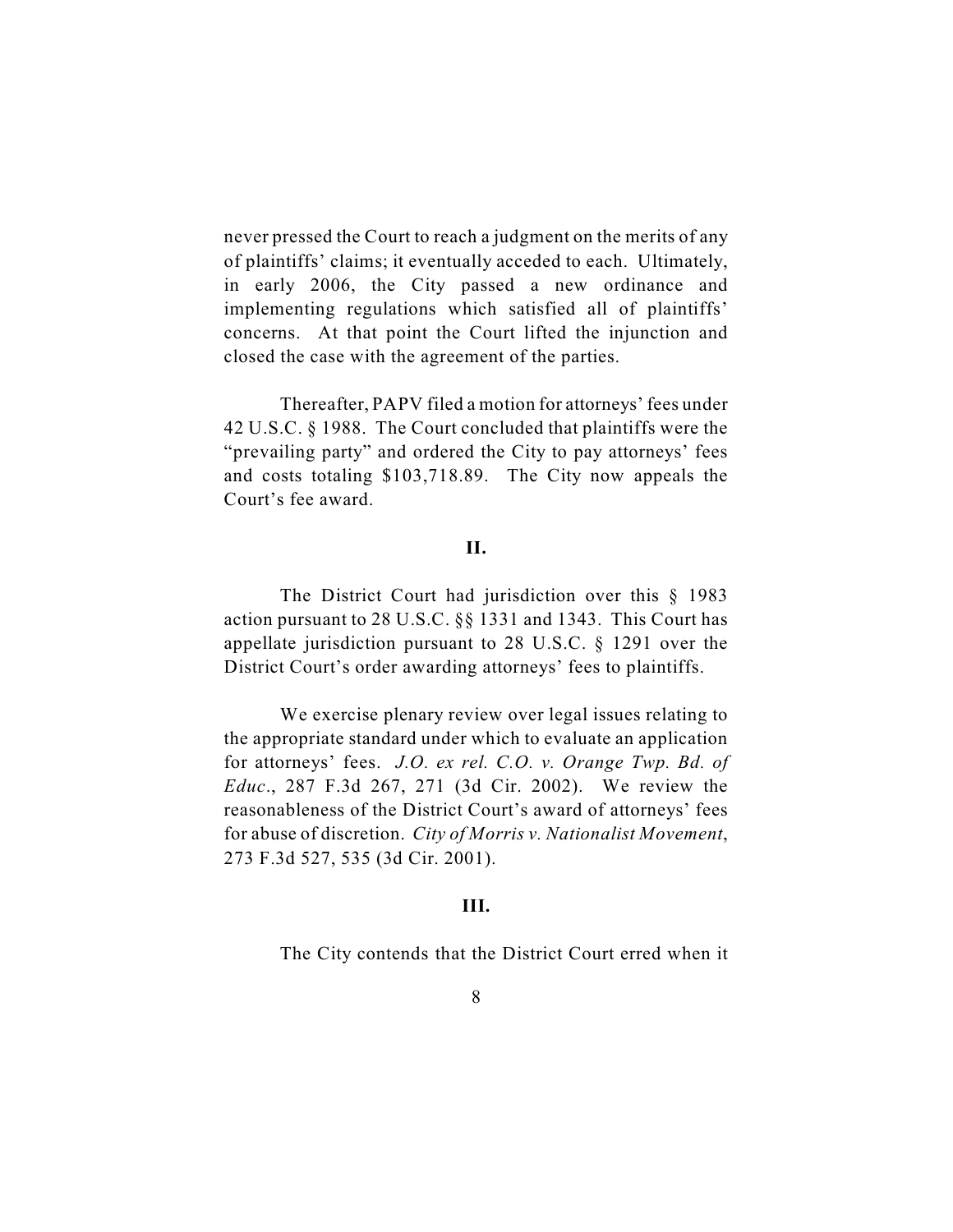found that plaintiffs were the "prevailing party" in this litigation. Accordingly, we must first decide whether, under the circumstances of this case, "prevailing party" status can be predicated on plaintiffs' having secured the preliminary injunction. The City also challenges the reasonableness of the District Court's fee award.<sup>2</sup>

 $2$ In addition, the City insists that the District Court's involvement in this case exceeded its jurisdiction and its authority under Article III of the Constitution. These arguments are unavailing. It is well settled that the voluntary cessation of a challenged practice does not deprive a federal court of its power to determine the legality of that practice, if the conduct might reasonably be expected to recur. *Friends of the Earth, Inc. v. Laidlaw Envtl. Serv., Inc.*, 528 U.S. 167, 189 (2000). It is also clear that the repeal of a challenged ordinance does not necessarily moot a challenge to the constitutionality of that ordinance if the ordinance, or one with similar constitutional infirmities, might be reenacted. *Ne. Fla. Chapter of Associated General Contractors of America v. City of Jacksonville*, 508 U.S. 656, 662 (1993); *City of Mesquite v. Aladdin's Castle, Inc.*, 455 U.S. 283, 289 (1982). Therefore, neither the City's initial representation that it would no longer enforce Chapter 603 nor its formal repeal of that ordinance a few months later deprived the District Court of jurisdiction, particularly given that plaintiffs' complaint alleged a long history of unconstitutional conduct under the ordinance; the City had no alternate procedures in place pending revision of Chapter 603; and the City's initial proposals to amend Chapter 603 gave the Court cause for concern that a new ordinance would have similar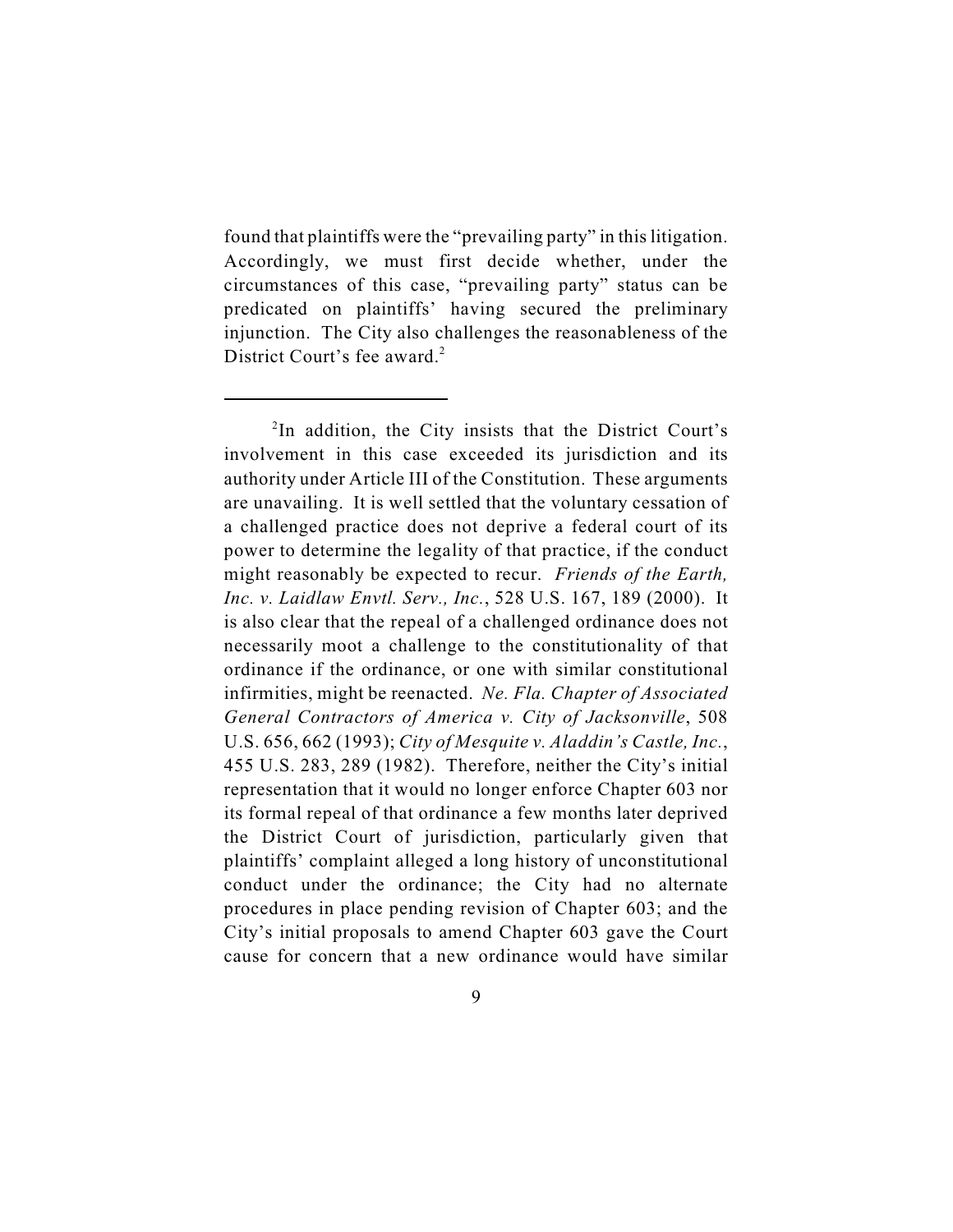Under the "American Rule," parties to litigation are to pay their own attorneys' fees, absent statutory authority and a court order providing otherwise. *Buckhannon Bd. and Care Home, Inc. v. West Virginia Dep't. of Health and Human Resources*, 532 U.S. 598, 602 (2001). In civil rights cases, Congress has provided such authorization: courts "may allow the prevailing party . . . a reasonable attorney's fee." 42 U.S.C.

constitutional infirmities.

Contrary to the City's suggestions, we do not view the District Court as having involved itself in the operation of a local government. The Court never imposed any particular ordinance on the City, and it never held that the City was precluded from passing any particular ordinance. It merely held that the City was required either to pass an ordinance that was consistent with the Court's injunction – which the Court carefully tailored after hearing briefings, argument and testimony from both sides – or to brief the Court regarding why it should not be required to do so and seek a judgment on the merits of its procedures. Indeed, the City initially passed a new ordinance which, plaintiffs argued, was inconsistent with the Court's injunction and failed to correct certain constitutional infirmities of the prior ordinance. The Court merely instructed the City to brief it regarding why the City disagreed, or to correct the problem. The City chose to correct the problem in implementing regulations rather than to defend the merits of its ordinance. The Court in no way injected itself into the legislative process.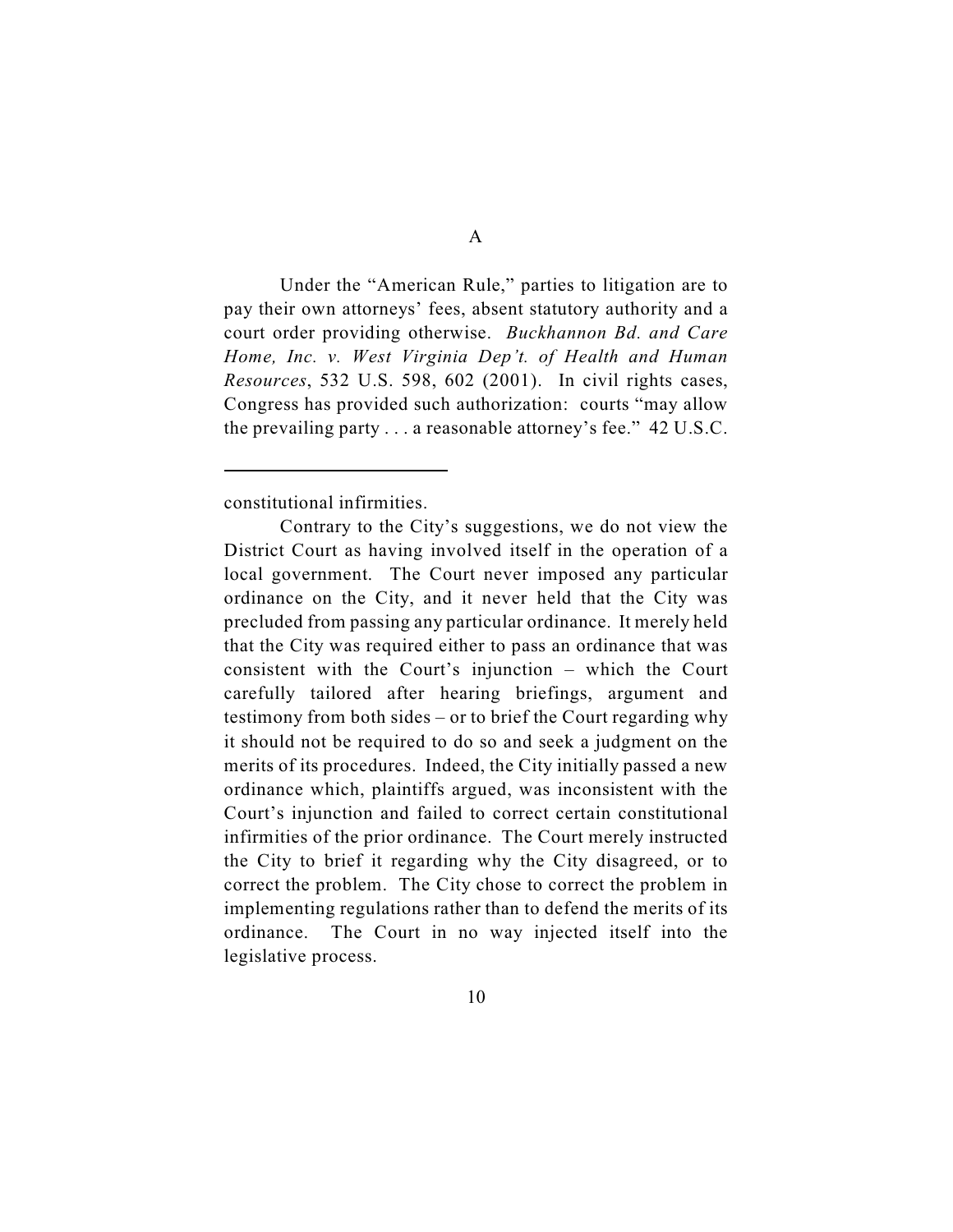§ 1988(b) ("§ 1988"). Pursuant to this authority, the "prevailing party" in such cases is normally awarded attorneys' fees, absent special circumstances. *Truesdell v. Philadelphia Hous. Auth.*, 290 F.3d 159, 163 (3d Cir. 2002); *City of Morris v. Nationalist Movement*, 273 F.3d 527, 535 (3d Cir. 2001).<sup>3</sup>

Parties are considered "prevailing parties" if "they succeed on any significant issue in litigation which achieves some of the benefits the parties sought in bringing suit." *J.O. ex rel. C.O. v. Orange Twp. Bd. of Educ*., 287 F.3d 267, 271 (3d Cir. 2002) (quoting *Hensley v. Eckerhart*, 461 U.S. 424, 433 (1983)) (internal quotation marks omitted). To "succeed" under this standard, a party must achieve a "court-ordered 'change in the legal relationship between the plaintiff and the defendant.'" *Buckhannon*, 532 U.S. at 604 (quoting *Texas State Teachers Ass'n v. Garland Indep. Sch. Dist.*, 489 U.S. 782, 792 (1989)). Therefore, courts may not award fees based on a "catalyst theory;" a plaintiff does not become a "prevailing party" solely because his lawsuit causes a voluntary change in the defendant's conduct. In that situation, the change in legal relationship lacks the requisite "judicial imprimatur." *Id*. at 601, 605.

The Supreme Court recently held that securing temporary relief in the form of a preliminary injunction does not make the plaintiff a "prevailing party" for purposes of § 1988 if the plaintiff ultimately loses on the merits. *Sole v. Wyner*, U.S. \_\_, 127 S.Ct. 2188 (2007). Success achieved in a preliminary

<sup>&</sup>lt;sup>3</sup>Congress utilizes the term "prevailing party" consistently, as a term of art, in many statutes. *Buckhannon*, 532 U.S. at 603.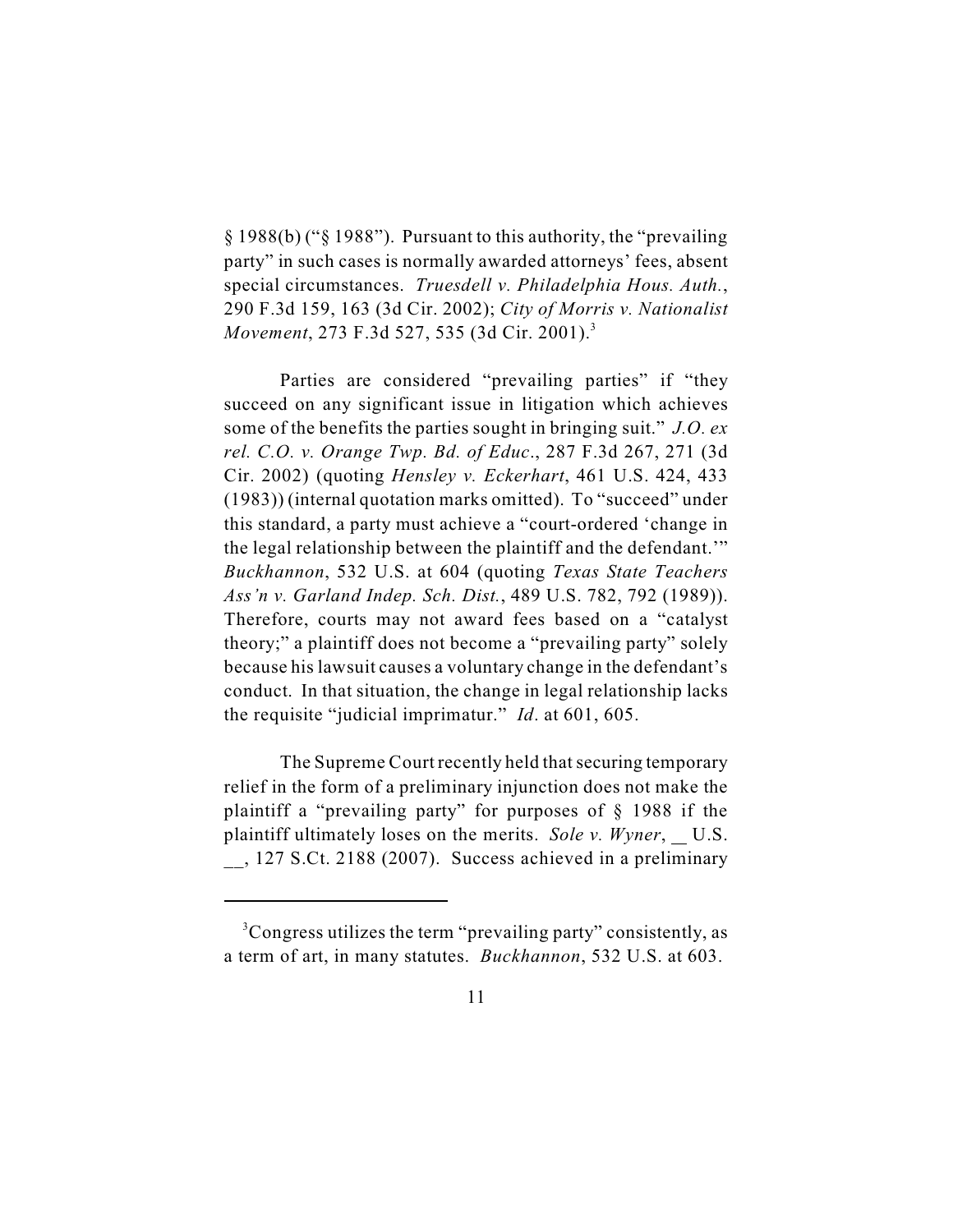injunction, the Court explained, does not render a party "prevailing" if that success is ultimately "reversed, dissolved, or otherwise undone by the final decision in the same case." *Id*. at 2195. However, *Sole* expressly reserved for another day the issue presented in this case: whether, "in the absence of a final decision on the merits of a claim for permanent injunctive relief, success in gaining a preliminary injunction may sometimes warrant an award of counsel fees." *Id*. at 2196.

The Supreme Court affirmed in *Buckhannon* that litigation need not progress to a final judgment on the merits for a § 1988 fee award to be proper. For example, a settlement agreement enforced through a consent decree can serve as the basis for an award of attorneys' fees in an appropriate situation. *Buckhannon*, 532 U.S. at 604. *See also P.N. ex rel. M.W. v. Clementon Bd. of Educ.*, 442 F.3d 848 (3d Cir. 2006); *Truesdell*, 290 F.3d at 165 (3d Cir. 2002). However, "[r]espect for ordinary language requires that a plaintiff receive at least some relief on the merits of his claims before he can be said to prevail." *Buckhannon*, 532 U.S. at 603-04. Similarly, this Court has held that "stay put" orders which merely serve to maintain the status quo *pendente lite* do not afford meaningful relief on the merits of the underlying claims and will not suffice. *John T. ex rel. Paul T. v. Del. County Intermediate Unit*, 318 F.3d 545, 558-59 (3d Cir. 2003)*; J.O. ex rel. C.O.*, 287 F.3d at 272-73.

Although this Court has never had occasion to decide whether relief on the merits achieved in the form of a preliminary injunction can confer "prevailing party" status, nearly every Court of Appeals to have addressed the issue has held that relief obtained via a preliminary injunction can, under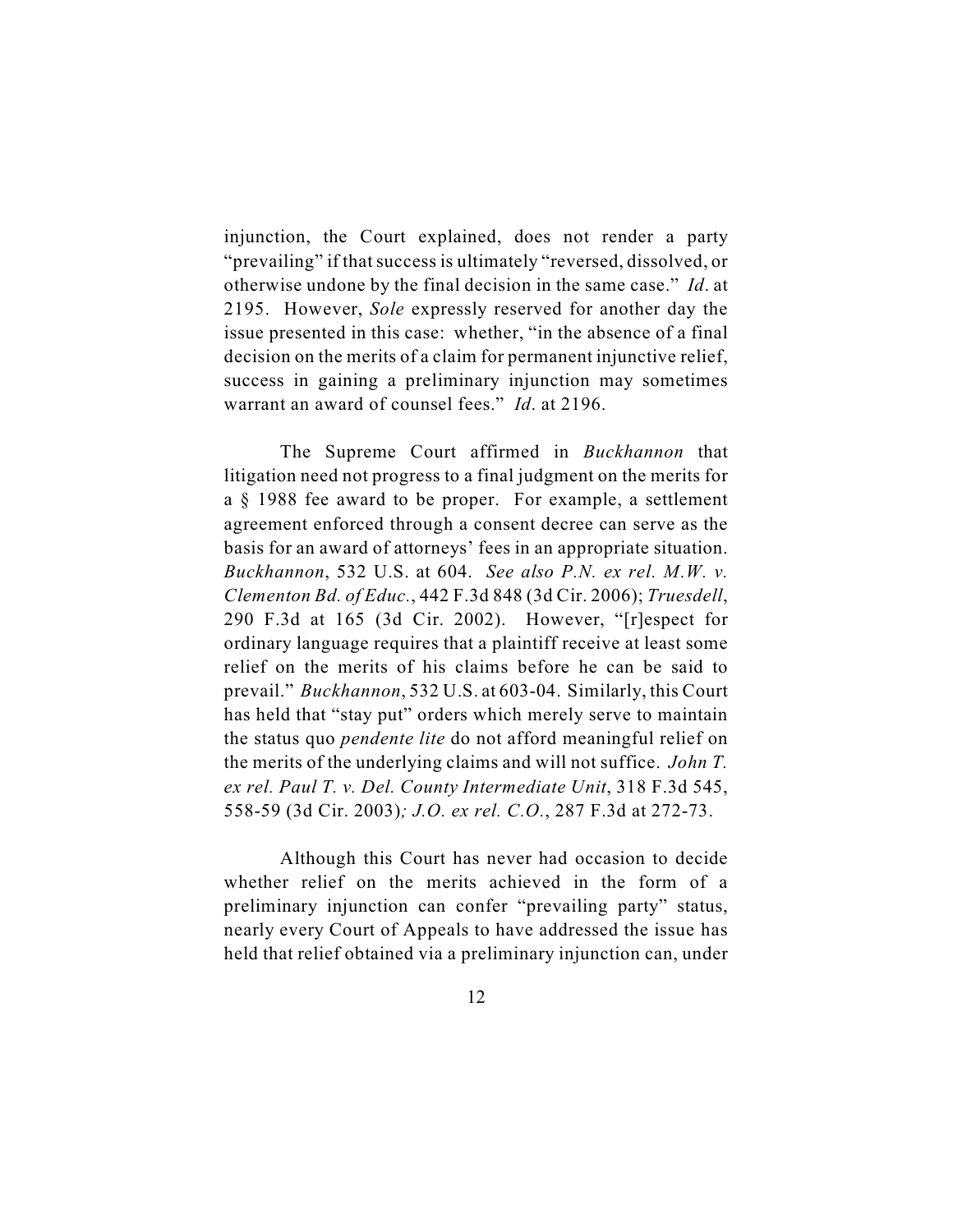appropriate circumstances, render a party "prevailing."<sup>4</sup> We

At least one additional Court of Appeals has strongly suggested that it would reach the same result if presented with a comparable situation. *See Northern Cheyenne Tribe v. Jackson*, 433 F.3d 1083, 1086 (8th Cir. 2006) ("Most of our sister circuits have concluded that some preliminary injunctions are sufficiently akin to final relief on the merits to confer prevailing party status . . . . We are inclined to agree.") (internal citation omitted).

We find only one arguably dissenting Court of Appeals.

<sup>&</sup>lt;sup>4</sup>Several Courts of Appeals have held, or reaffirmed, subsequent to *Buckhannon* that fee awards may be predicated on success achieved in preliminary injunctions even if the case never proceeds to a final judgment on the merits. *Select Milk Producers, Inc. v. Johanns*, 400 F.3d 939, 945-50 (D.C. Cir. 2005); *Watson v. County of Riverside*, 300 F.3d 1092, 1095-96 (9th Cir. 2002); *Dupuy v. Samuels*, 423 F.3d 714, 718-25 (7th Cir. 2005); *Dubuc v. Green Oak Twp.*, 312 F.3d 736, 753-54 (6th Cir. 2002)*.* Similarly, the Eleventh Circuit Court of Appeals upheld a fee award based on relief obtained in a preliminary injunction prior to the Supreme Court's decision in *Buckhhannon*, but in so doing it emphasized that it reached that result without recourse to a "catalyst rule," because "[t]he 'catalyst' test is utilized primarily in the *absence* of formal judicial relief." *Taylor v. City of Fort Lauderdale*, 810 F.2d 1551, 1560 (11th Cir. 1987) (emphasis in original). That Court has reached the same result subsequent to *Buckhannon* in unpublished opinions. *See, e.g.*, *Wyner v. Struhs*, 179 Fed. Appx. 566 (11th Cir. 2006).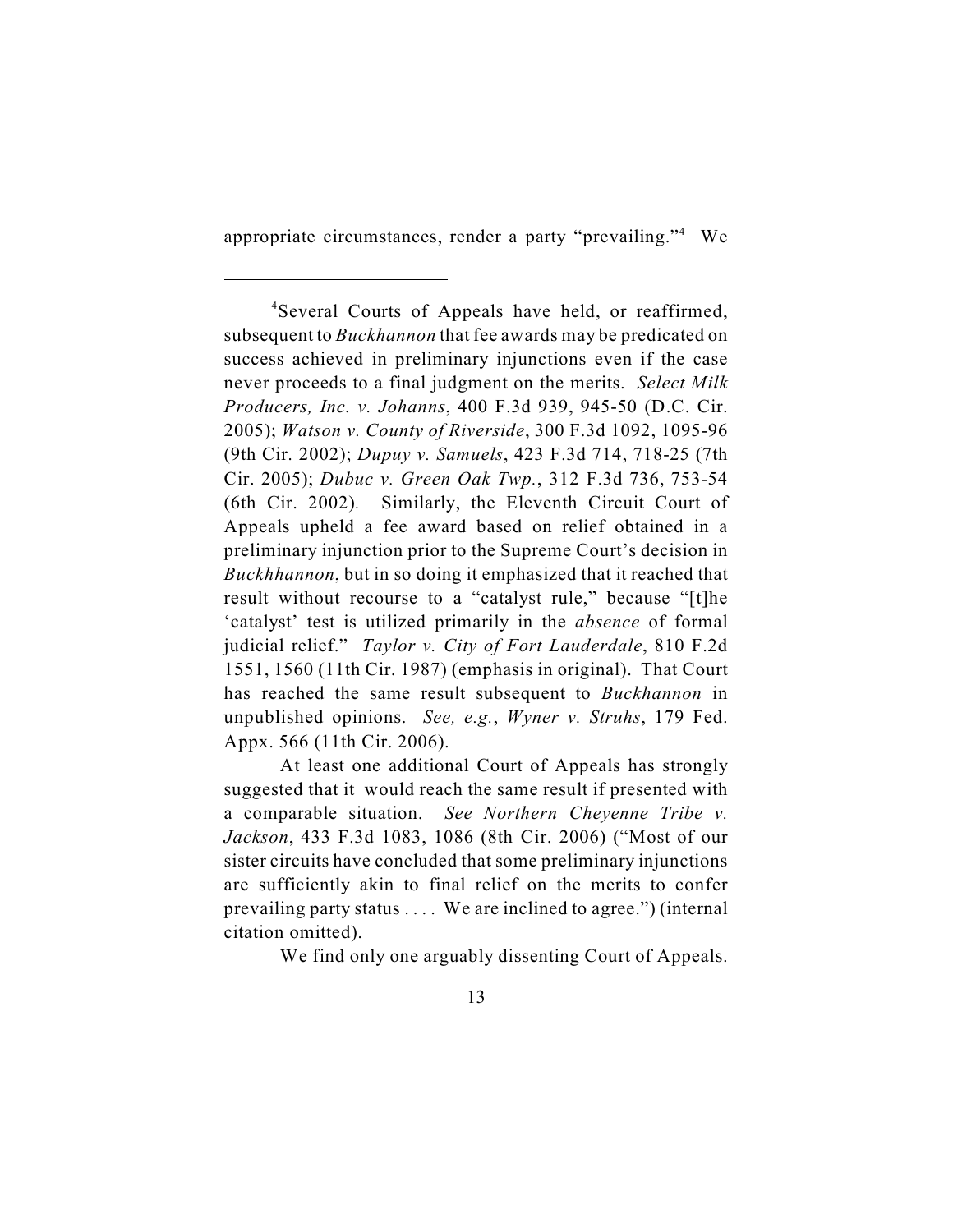agree. Moreover, we conclude that this case involves appropriate circumstances.

B

This is a case in which (1) the trial court, based upon a finding of a likelihood of plaintiffs' success on the merits, entered a judicially enforceable order granting plaintiffs virtually all the relief they sought, thereby materially altering the legal relationship between the parties; (2) the defendant, after opposing interim relief, chose not to appeal from that order and remained subject to its restrictions for a period of over two years; and (3) the defendant ultimately avoided final resolution of the merits of plaintiffs' case by enacting new legislation giving plaintiffs virtually all of the relief sought in the complaint. In these circumstances, we conclude that the District Court did not err in finding plaintiffs to be a "prevailing party" for purposes of  $\S$  1988(b).

A "preliminary injunction issued by a judge carries all of the 'judicial imprimatur' necessary to satisfy *Buckhannon,*" *Watson*, 300 F.3d at  $1096<sup>5</sup>$  and this preliminary injunction

*Smyth v. Rivero*, 282 F.3d 268, 276-77 (4th Cir. 2002).

 $5W$ e need not determine in this case the outer limits of the requisite "judicial imprimatur." *Buckhannon*, 532 U.S. at 605. Whatever those may be, preliminary injunctions are certainly within them. Preliminary injunctions are, of course, immediately appealable and subject to judicial enforcement. 28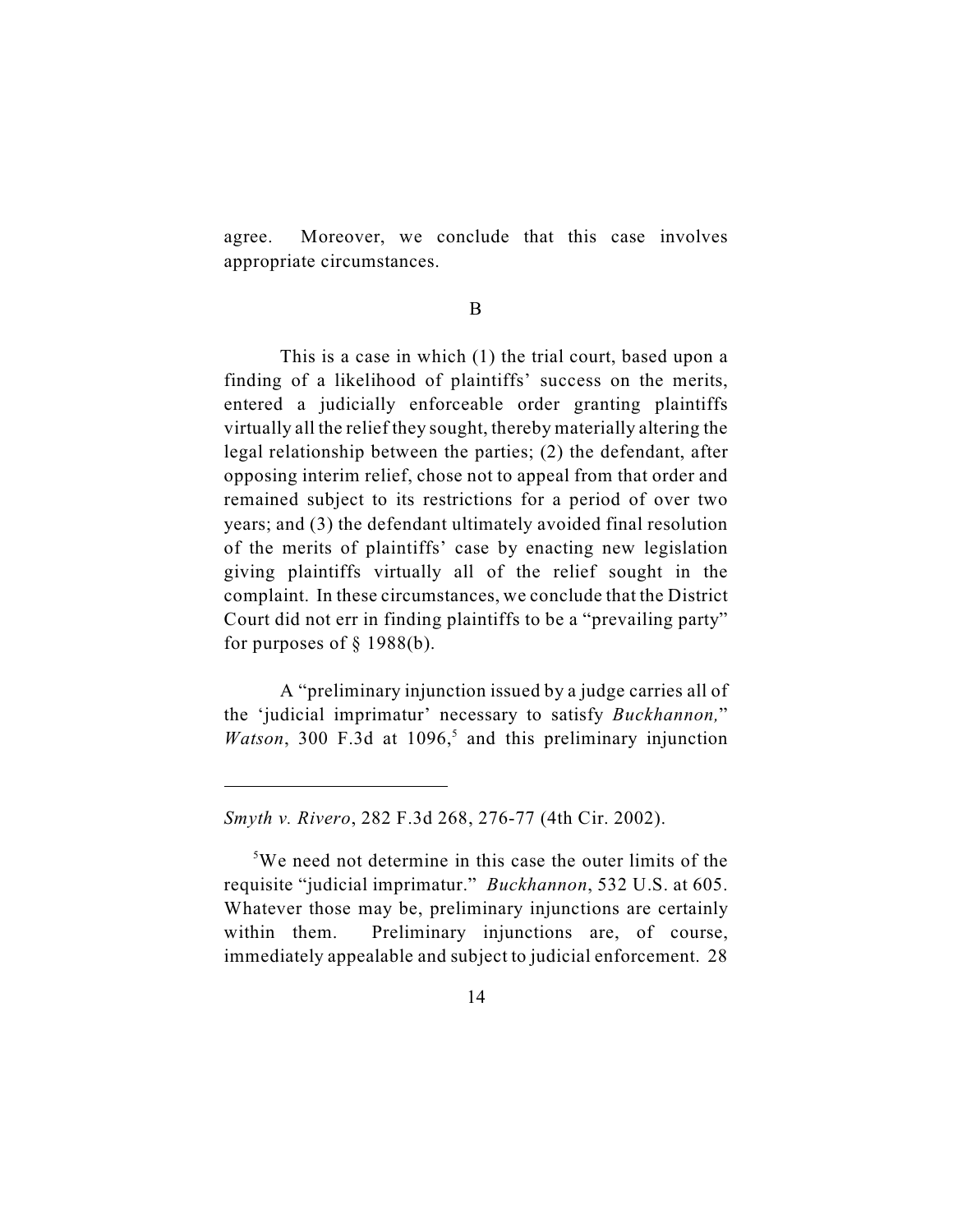placed a judicial imprimatur on plaintiffs' entitlement to substantially all the relief they sought in the complaint. This was not a case where the filing of the lawsuit resulted in voluntary change on the part of the City. It was precisely because the Court believed voluntary change was not to be expected that it ordered the City not to engage in the practices of which plaintiffs complained. There was nothing voluntary about the City's giving up those practices. And the preliminary injunction was not "dissolved for lack of entitlement." *Id*. Rather, it was terminated only when the new statute was enacted "after the preliminary injunction had done its job." *Id*. The ultimate mooting of plaintiffs' claims resulted not solely from the filing of the lawsuit but from the results of the legal process. *See, e.g., Select Milk Producers, Inc.*, 400 F.3d at 947; *Watson*, 300 F.3d at 1095-96; *Dupuy*, 423 F.3d at 722; *Dubuc*, 312 F.3d at 753-54.

C

U.S.C. § 1292(a)(1); *Associated Bus. Telephone Sys. Corp. v. Greater Capital Corp.*, 861 F.2d 793, 795-96 (3d Cir. 1988). *Cf*. *P.N.*, 442 F.3d at 852-57 (consent decrees can confer "prevailing party" status if mandatory and subject to judicial enforcement). Although this Court has never held that "prevailing party" status is limited only to success obtained in "judgments" as opposed other court orders, we note that preliminary injunctions generally qualify as "judgments." Fed. R. Civ. P. 54(a) ("'Judgment' as used in these rules includes a decree and any order from which an appeal lies."). *See Select Milk Producers, Inc.*, 400 F.3d at 948-49.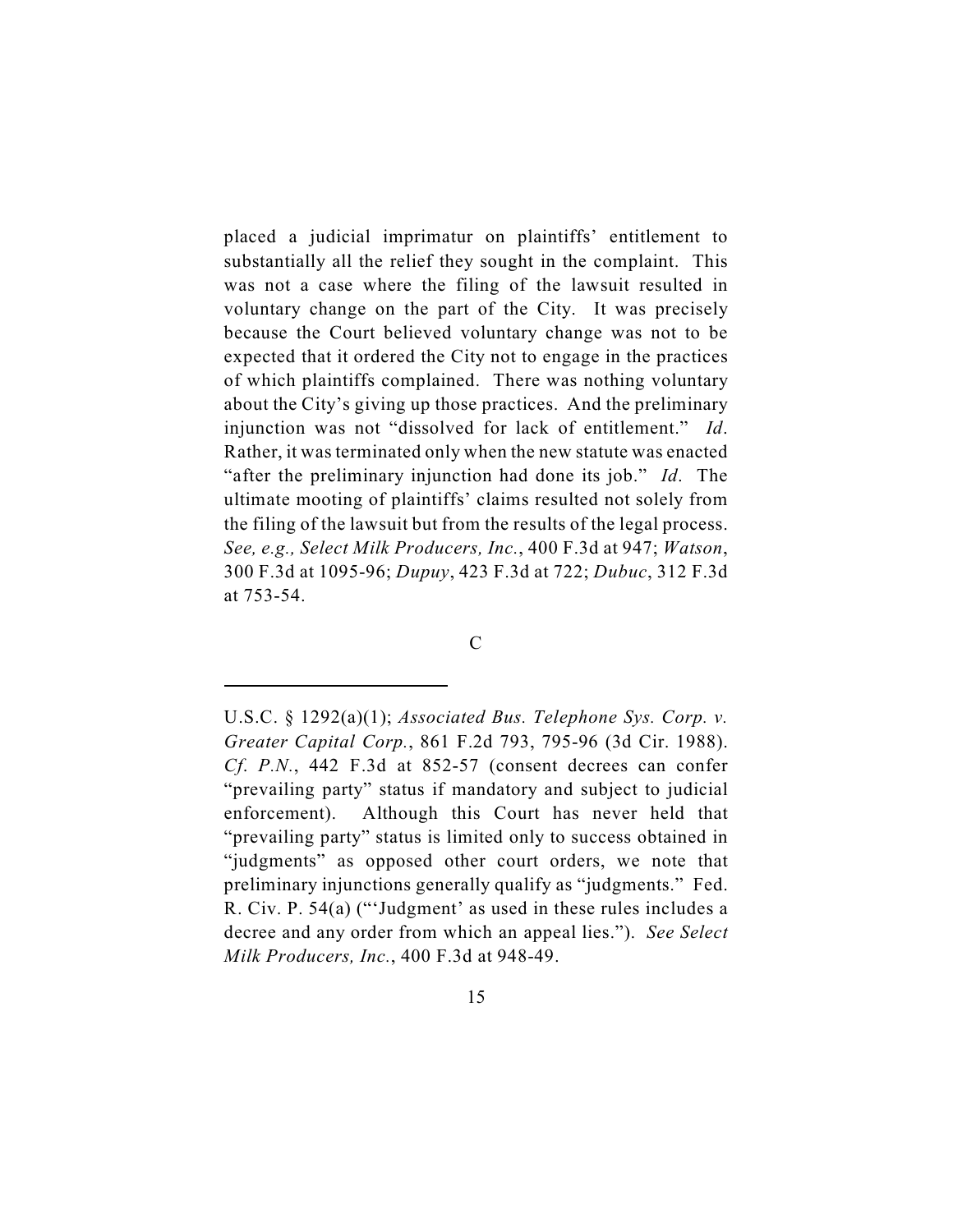The City resists this conclusion, arguing that (1) the District Court's preliminary injunction was akin to a "stay-put" order which did not address the merits of plaintiffs' claims; (2) plaintiffs achieved success in this litigation only through the City's voluntary actions; and (3) plaintiffs could not have "prevailed" in the process of drafting a new ordinance because those proceedings were superfluous and plaintiffs did not specifically request such relief in their complaint. We are not persuaded.

At the initial hearings in this case, plaintiffs achieved much of the relief they sought in this lawsuit. The District Court ruled that Chapter 603 was facially unconstitutional; it issued temporary injunctive relief preventing the City from enforcing that ordinance and from continuing specific challenged practices until the City passed an adequate ordinance; and it directed the City to submit its proposed revision to the Court and to confer with plaintiffs regarding the constitutionality of its proposal. Unlike in *John T. ex rel. Paul T.* , 318 F.3d at 558-59, the Court's TRO and preliminary injunction in this case did not simply maintain the status quo. Rather, the injunction afforded plaintiffs virtually all of the substantive relief they sought, albeit initially on an interim basis. Much like in *Select Milk Producers, Inc.*, 400 F.3d at 945-50, the Court's orders prevented plaintiffs from being forced to operate under an unlawful regime – the fundamental goal they sought. *See also Watson*, 300 F.3d at 1095-96 (discussing *Williams v. Alioto*, 625 F.2d 845, 847 (9th Cir. 1980)). The preliminary injunction, therefore, did not merely maintain the status quo; it altered the legal relationship among the parties in a manner that afforded plaintiffs substantial relief on the merits of their claims.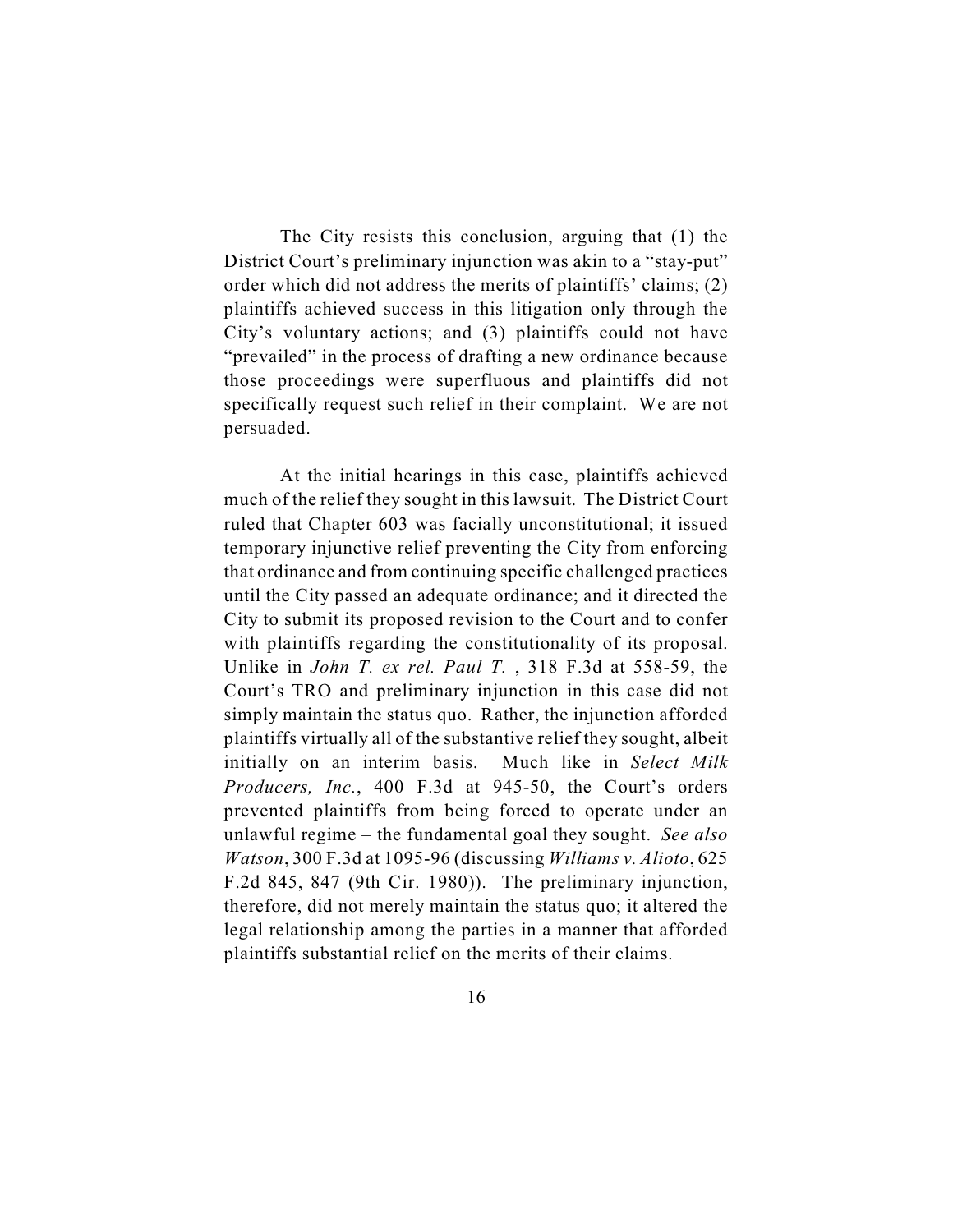While preliminary injunctions by their nature constitute provisional relief, this case is unlike *Sole*, 127 S.Ct. at 2194-96, where the initial relief plaintiffs achieved under the Court's injunction proved to be fleeting. It is also unlike *Dupuy*, 423 F.3d at 722, where the fee award was premature because further proceedings on the merits of the injunction were clearly contemplated. In this case, plaintiffs achieved precisely what they sought on an enduring basis – the permanent demise of the challenged ordinance, and in its place a system that satisfied plaintiffs' goals. When the City ultimately passed a new ordinance and implementing regulations which satisfied plaintiffs' demands, the Court closed the case with the agreement of the parties; at that point, plaintiffs' victories were no longer subject to reconsideration on the merits in this case. The fact that plaintiffs achieved their success by litigating and enforcing a preliminary injunction rather than by proceeding to final judgment on the merits does not diminish the substance of their litigated victories. The injunction did not merely maintain the status quo; it afforded plaintiffs lasting relief on the merits of their claims.

The City's assertion that plaintiffs achieved success only through the City's voluntary actions is equally untenable. *See Buckhannon*, 532 U.S. at 605-09 (precluding fee awards based on a "catalyst theory"). Although the City mounted no defense to the constitutionality of Chapter 603, it opposed the TRO and preliminary injunction at the first two hearings in this case and sought to continue certain challenged practices which the injunction prevented. Prior to the third hearing, the City filed a motion to dismiss the lawsuit entirely; it ultimately consented to the injunction (with certain modifications) only after that motion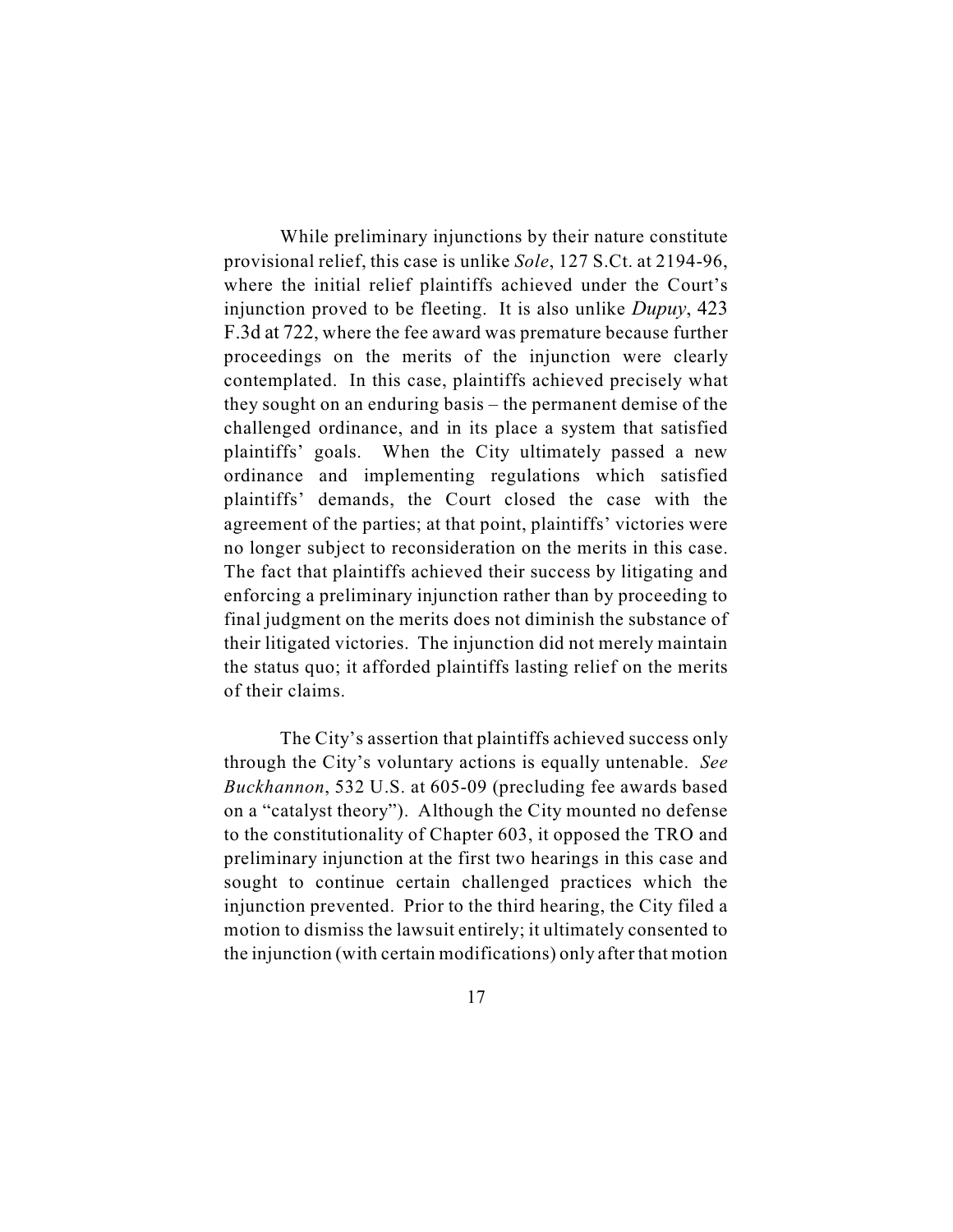was denied. Even thereafter, of course, the preliminary injunction remained mandatory and subject to judicial enforcement. *See P.N. ex rel. M.W.*, 442 F.3d at 855-56; *Truesdell*, 290 F.3d at 165.

Finally, we find that the District Court did not err when it deemed plaintiffs the "prevailing party" not only for achieving the preliminary injunction initially, but also for the subsequent process of litigating the consistency of the City's draft revisions with the Court's injunction and the First Amendment.<sup>6</sup> The demise of Chapter 603 did not moot the action. *See supra* note 1. Plaintiffs' complaint challenged not just the terms of Chapter 603 itself but also the City's "long history of using and misusing the foregoing provisions to arbitrarily and discriminatorily discourage or impede groups and organizations disfavored by the City's leadership from exercising their First Amendment rights." App. at 11. The complaint challenged not only the excessive discretion the ordinance afforded City officials but also the City's pattern of employing specific, allegedly unconstitutional, practices such as security related fees, excessive administrative fees even for indigent applicants,

 $\sigma$ <sup>6</sup>Contrary to the City's assertion, the fact that plaintiffs' complaint had requested permanent injunctive relief rather than a Court-supervised revision of the challenged ordinance, alone, certainly did not render plaintiffs' successes in the subsequent proceedings beyond the scope of § 1988. *J.O. ex rel. C.O.*, 287 F.3d at 271 ("The relief need not be the exact relief requested as long as it goes toward achieving the same goal.") (internal quotations omitted).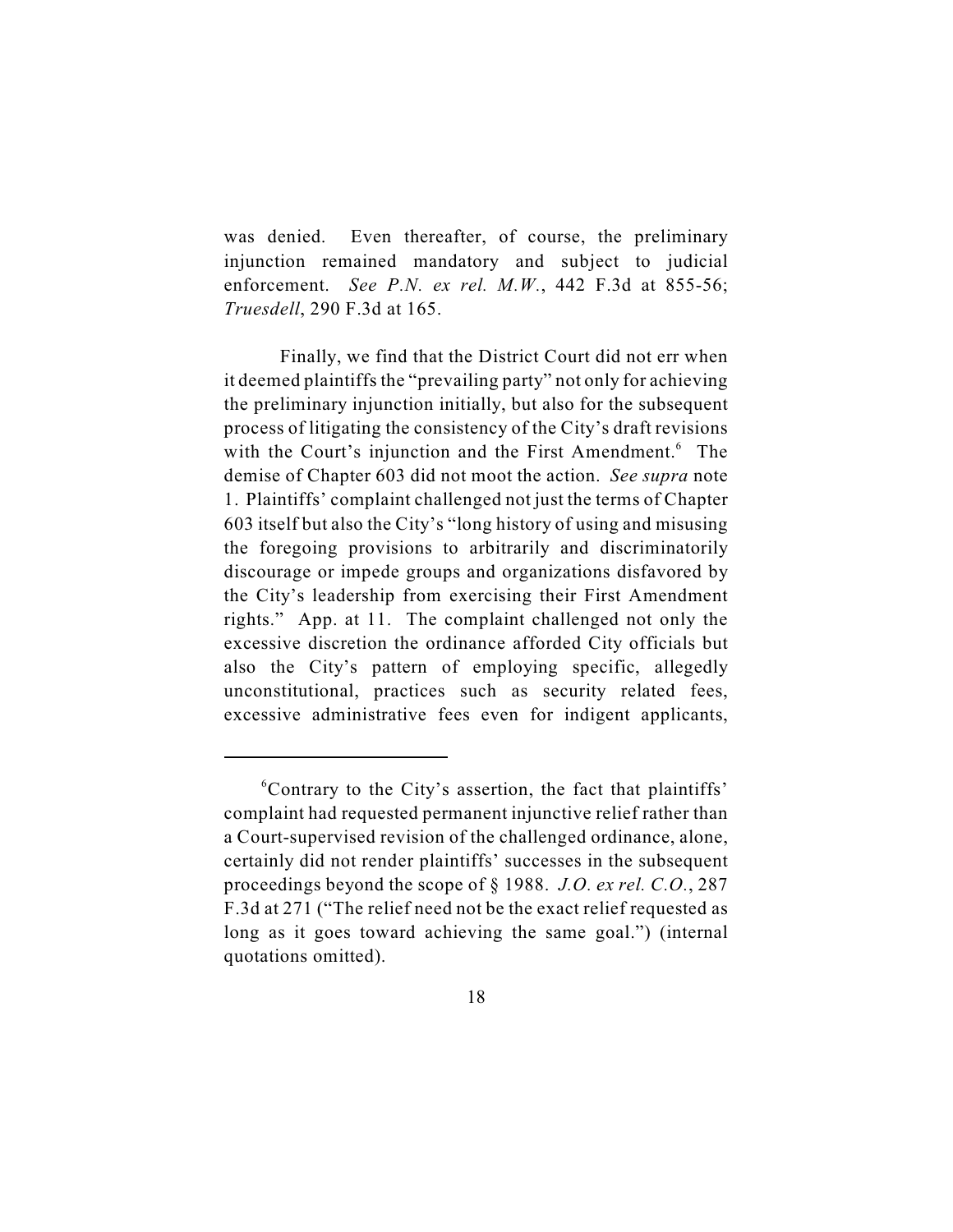unconstitutional insurance-bond requirements and indemnity agreements, unconstitutionally-long advance notice requirements and failing to respond to permit requests in a timely manner. The complaint sought not only the "demise" of Chapter 603 but also permanent injunctive relief preventing the City from engaging in such practices. The District Court found that, even after the repeal of Chapter 603, the City's lack of guidelines for granting permits was *per se* unconstitutional and would permit the City to continue the challenged practices. *See Lakewood v. Plain Dealer Pub. Co.*, 486 U.S. 750 (1988); *Forsyth County v. Nationalist Movement*, 505 U.S. 123 (1992). The Court also found reason to be troubled by the City's initial proposals to replace Chapter 603 and indicated that the City had continued to employ some of the challenged practices even after the Court issued the injunction prohibiting them. The "demise" of Chapter 603 in no way ended the litigation and the proceedings thereafter were far from "superfluous."

We also disagree with the City insofar as it seeks to characterize the proceedings following the entry of the preliminary injunction and the repeal of Chapter 603 as lacking the requisite "judicial imprimatur." This Court, like other Courts of Appeals, allows fees to be awarded for monitoring and enforcing Court orders and judgments. *See, e.g.*, *Daggett v. Kimmelman*, 811 F.2d 793, 801 (3d Cir. 1987); *Jenkins by Jenkins v. Missouri*, 127 F.3d 709, 716-17 (8th Cir. 1997); *Diaz v. Romer*, 961 F.2d 1508, 1511-12 (10th Cir. 1992). Plaintiffs argued at the November 25, 2003, hearing that the City had violated the injunction and that the City's proposed revision would be unconstitutional. The Court agreed. The Court did not lift the injunction for more than two years thereafter because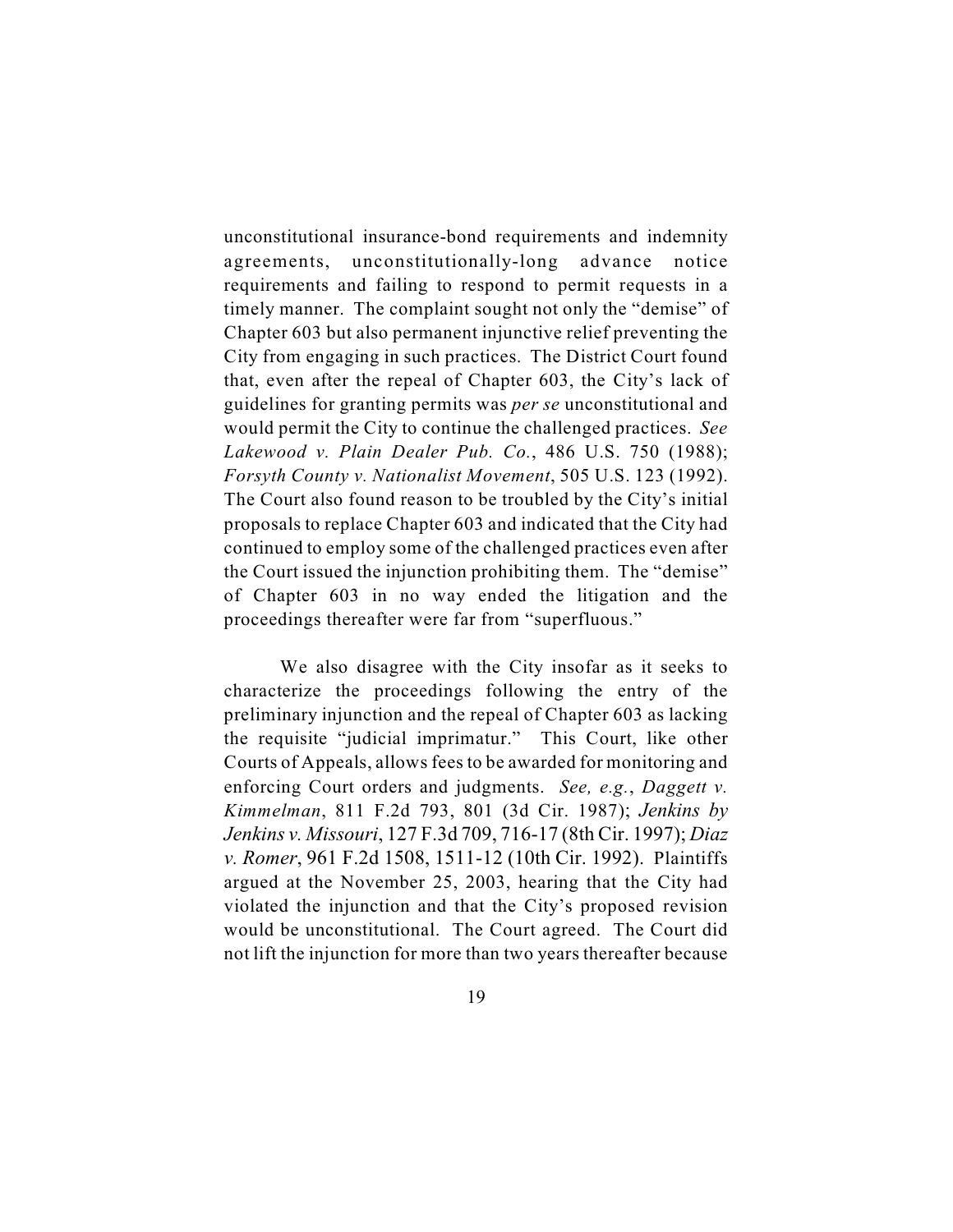the City continued to press revisions which, plaintiffs argued, contained provisions that were inconsistent with the injunction and would have contravened the protections of the First Amendment. The City complains that the District Court's meet and confer process lacked "judicial imprimatur" because it was proactive and cooperative: the Court's process allowed plaintiffs to raise, and the parties and Court to discuss and resolve, the bulk of plaintiffs' challenges to the City's draft revisions before the City actually passed and enforced its new ordinance. However, while the injunction remained in effect plaintiffs certainly would have been entitled to challenge the enforcement of any revised ordinance actually passed by the City, forcing the Court to reach a judgment on the merits. The proceedings in this case merely allowed plaintiffs to raise their concerns prior to enforcement, a process that reached the same result (resolution of plaintiff's claims) with greater judicial efficiency. We see no reason why plaintiffs should be denied fees merely because they participated in a more efficient, cooperative process; a contrary result would force future litigants in plaintiffs' position to prolong litigation unnecessarily to assure entitlement to fees.

At the end of the proceedings, plaintiffs had achieved precisely what they sought on an enduring basis, and that success was a result of plaintiffs' efforts and court-enforced victories rather than defendant's voluntary actions. The District Court did not err when it based the lodestar on the full duration of the proceedings. *Hensley v. Eckerhart*, 461 U.S. 424, 435 (1983) ("Where a plaintiff has obtained excellent results, his attorney should recover a fully compensatory fee").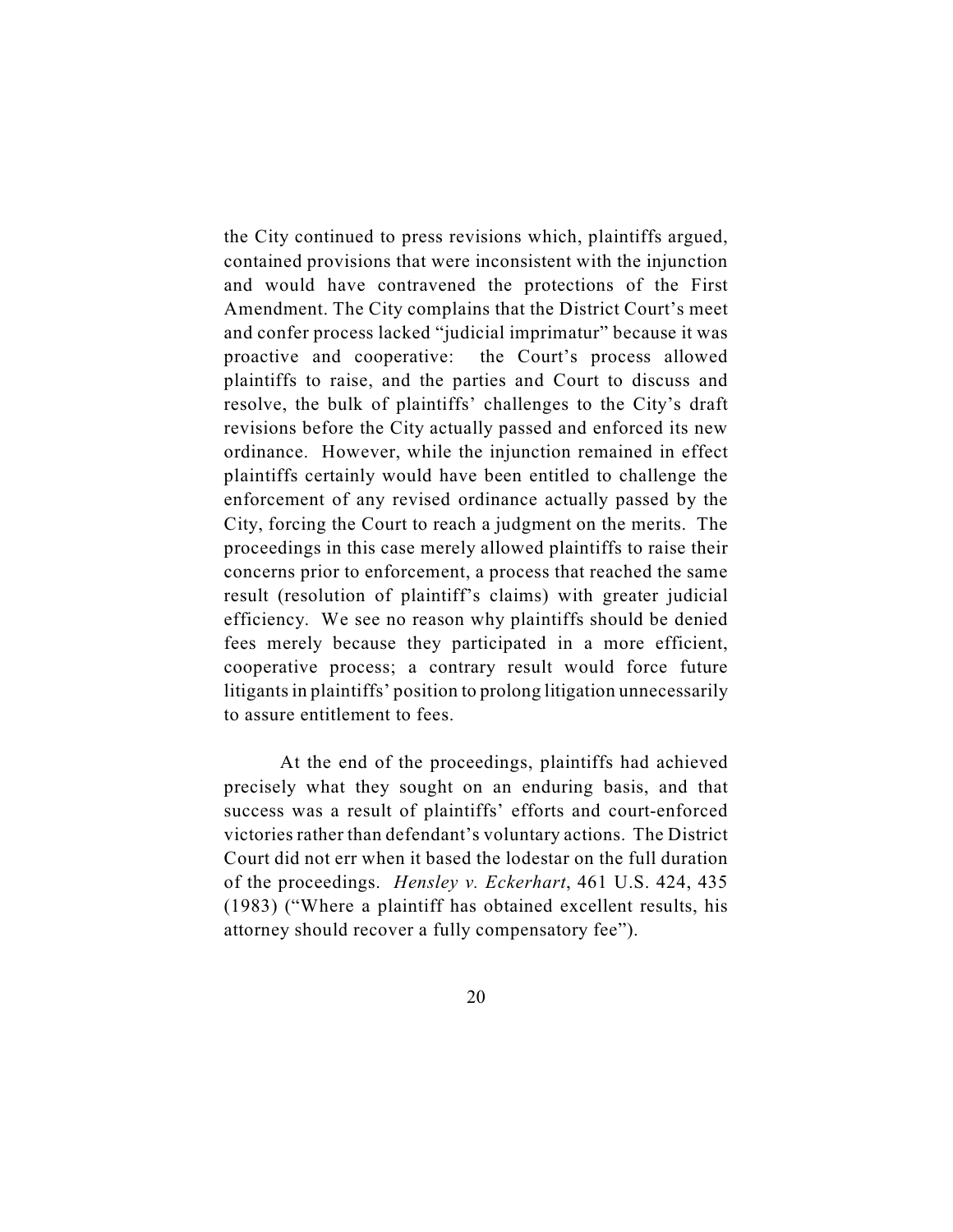The City also challenges the reasonableness of the Court's award of attorneys' fees. While the City enumerates a long list of complaints regarding the Court's calculation of attorneys' fees, each of those complaints is based on the same premises: that, under *Hensley*, 461 U.S. 434-35, the Court abused its discretion by allowing fees either for "unsuccessful" claims or for "excessive, redundant or unnecessary claims." Appellant's Br. at 30-31. These arguments are foreclosed by our conclusion *supra* that the Court did not misinterpret the applicable standards when it concluded that plaintiffs were the "prevailing party" for the duration of the litigation. As explained above, plaintiffs were entirely successful, and there was nothing "superfluous," Appellant's Br. at 33, about the hearings and proceedings subsequent to the issuance of the TRO and preliminary injunction.

The District Court carefully reviewed plaintiffs' fee request and reduced the time submitted therein for certain hours that the Court found non-compensable.<sup>7</sup> Litigation in this matter spanned nearly three years (prior to plaintiffs' motion for

<sup>&</sup>lt;sup>7</sup>The Court denied compensation for time spent at City Council hearings and in correspondence with City officials and Council members; it made a discretionary reduction for duplicative time resulting from the presence of two plaintiffs' attorneys at Court hearings and conferences; and it made a partial reduction for certain time spent on research ("re-reading of cases").